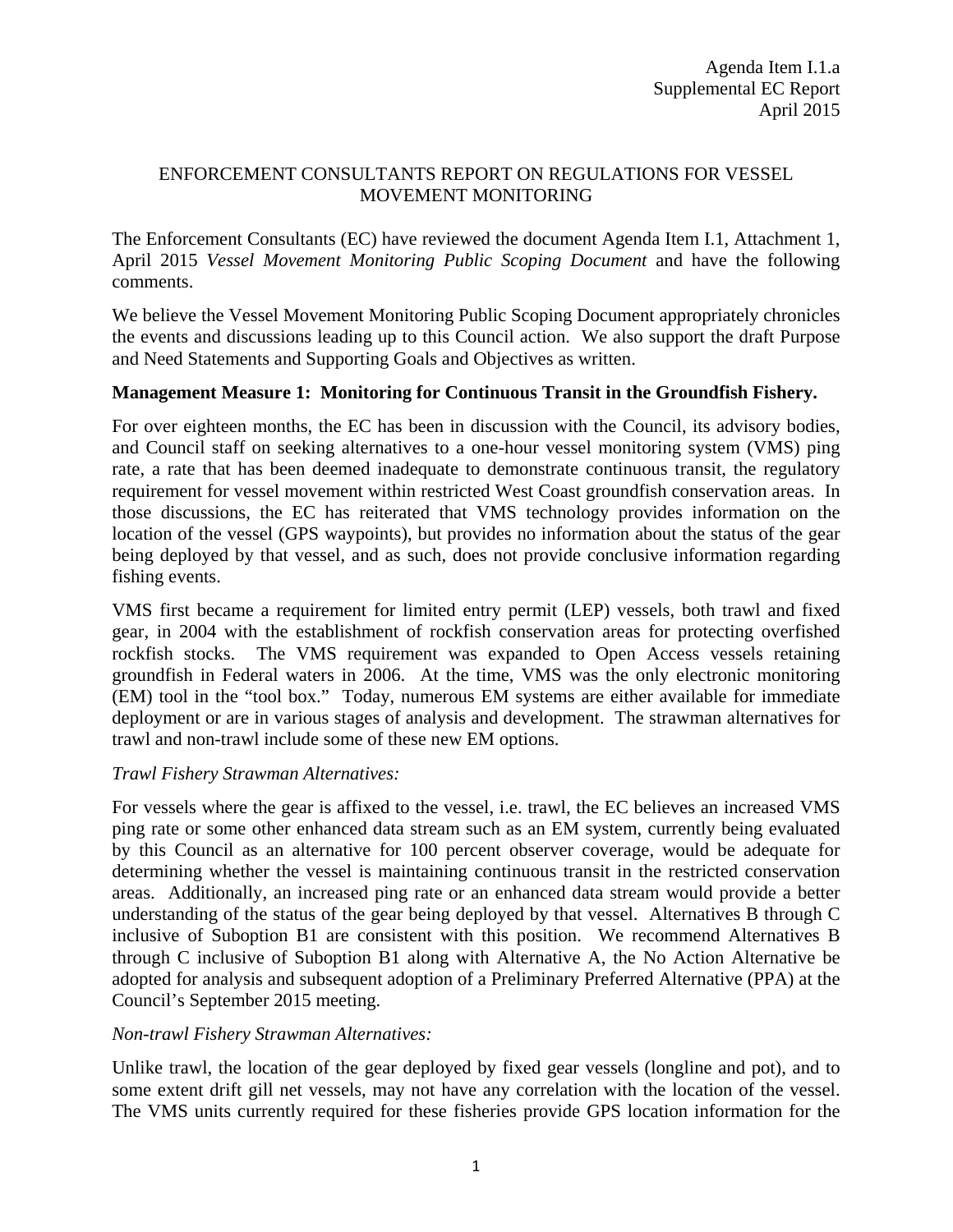vessel, not necessarily the gear. An increased ping rate may improve the ability to demonstrate compliance with the continuous transit requirement, but again does not demonstrate fishing or location of the gear.

Alternatives C, D, E, and F offer opportunities for an enhanced data stream inclusive of additional GPS location reporting and sensor data providing information on the status of the gear and its deployment location. Alternative E would expand these data sets to include video imagery.

In preparation for this agenda item, the Council requested the EC lead an effort with Council staff and NMFS SFD staff to search for existing off the shelf (OTS) components that could meet numerous stated objectives which have translated into minimum requirements.

Minimum Requirements:

- Unit cost under \$1,000.00
- Geo-fencing capabilities
- Adjustable ping frequency
- Capability to store location data locally and transmit at set intervals to minimize costs
- Ideal transmission cost around \$30-\$60/month
- Rugged & tamper-proof design for saltwater environments
- Additional input/output (I/O) ports for scalability. Addition of hydraulic sensors, gear movement
- Sensors, etc.

### Vessel Movement Monitoring Tech Group Findings:

While there are a variety of OTS units that are capable of transmitting GPS coordinates and utilizing cellular or WiFi data connections to transmit location data, most of the OTS units evaluated had significant drawbacks when it came to being rugged enough to withstand time at sea and being able to be tied into a vessel's power grid vs. running on batteries — none had geofencing capabilities or additional I/O ports for additional sensors. It became clear that to capture the type of data desired, taking into account the environment the equipment would be placed in and the reliability needed, many common OTS units simply would not be viable solutions.

By stepping up to a more commercial application, it was possible to identify equipment that would fit the stated minimum requirements. The core benefits of utilizing commercial units are the rugged design, proven track record for this type of application, and overall reliability offered from companies that design these types of units. After detailed discussions with vendors, the group identified two devices as recommended alternatives to augment VMS for reliable vessel monitoring. These units, the Polestar IDP-690 by SkyWave and the FW Telematics FWT 750VMS; and a description of their costs and attributes can be found in the Appendix A pages 17 and 18 of Attachment 1.

The EC would like to point out that it was not possible to find a unit that met the minimum requirements and used WiFi or cell tower as a transmission source. WiFi and cell tower transmission are listed as a transmission option in Alternative C and as a specific transmission option in Alternative F. The EC suggest that the search continue for units that meet the minimum requirements list using WiFi and/or cell tower to ensure low cost options are fully explored.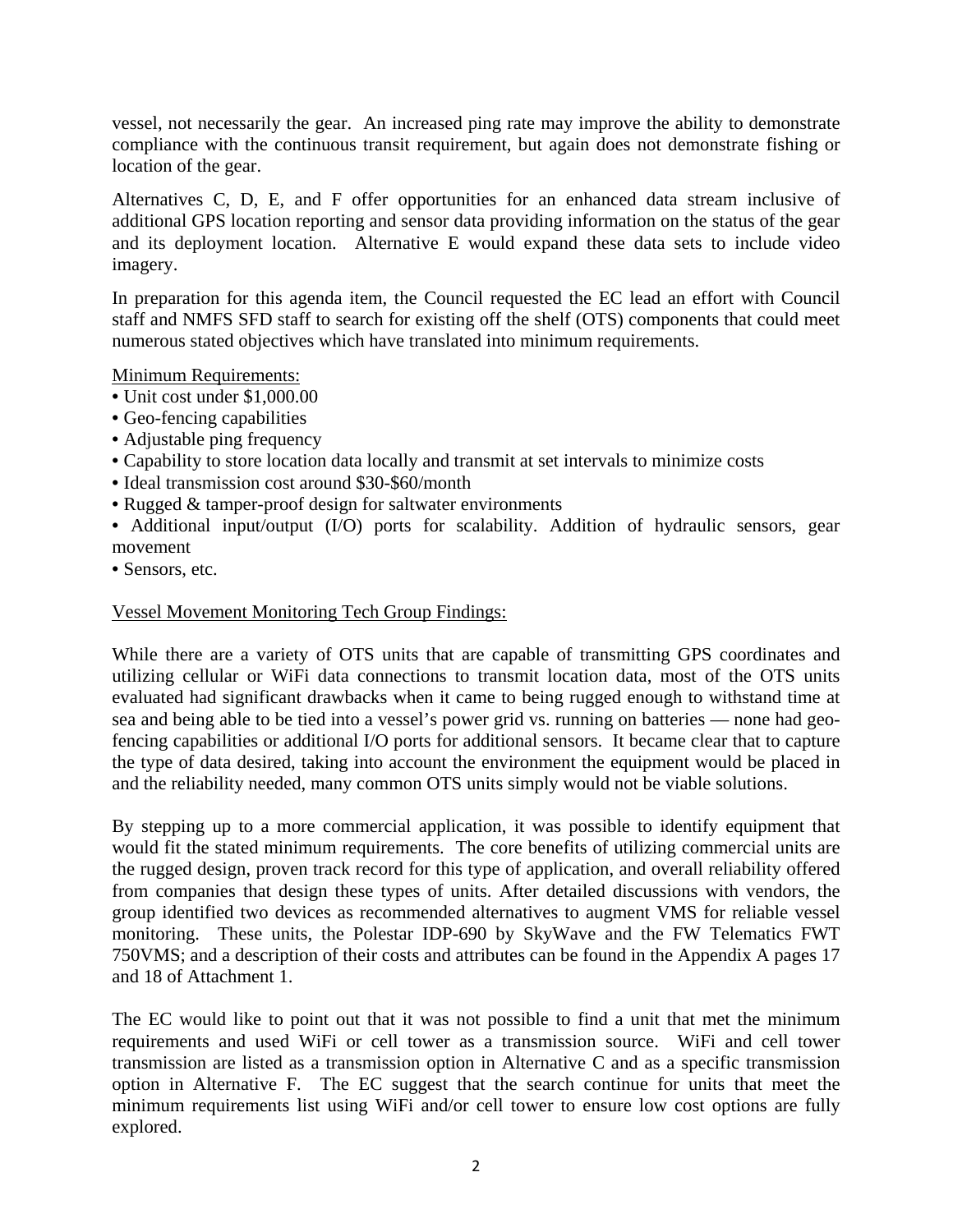We also recommend the General Counsel Enforcement Section proposed new text language for the continuous transit definition (page 9 of Attachment 1) be forwarded as an alternative for PPA consideration at the September Council meeting.

The VMS program was developed by OLE for "real-time" management of vessel movements and provides OLE with direct access to the data being gathered. OLE currently only has capacity to collect and store GPS location data, with no immediate plans to expand the type of EM data it collects and stores. The alternative units identified here may not qualify for OLE type approval, nor may the alternative reporting requirements: i.e. bundling, delayed reporting beyond a minimum of every 60 minutes, lack of two-way communication, and collection of data beyond GPS location information.

Accordingly, if the Council expands and/or modifies the amount and type of data currently collected under the existing VMS Program, then it may be appropriate to shift the data collection and management burden of West Coast EM data from OLE to another management entity such as the Pacific States Marine Fisheries Commission. This move would be consistent with development of the EM program that is currently being considered by the Council under the trawl rationalization program. OLE would continue to analyze the expanded data sets for compliance purposes.

## **Management Measure 2: Removal of Derelict Crab Pots from Rockfish Conservation Areas.**

This management measure involves only those vessels required to have VMS and desiring to stop in the RCA to retrieve a derelict crab pot. The EC would like to reiterate that the three states currently provide ample opportunity for derelict gear removal.

As referenced in the Vessel Movement Monitoring Public Scoping document, the issue of concern regarding removal of derelict crab pots from RCAs is whether activity occurring within the RCA can be documented and corroborated by means of electronic options. Minus enhanced electronic monitoring with cameras and increased position data, enforcement of RCA restrictions would be extremely difficult. Enforcement personnel would not have suitable evidentiary means substantiating RCA restriction compliance. Current VMS requirements only document vessel position every hour. It does not document the activity in which the vessel is engaged.

The EC believes current derelict gear retrieval programs established by the states have adequately addressed the issue at hand therefore negating a need for this management measure.

## **Management Measure 3: Fishery Declaration Enhancements (Gear Testing and Whiting Fishery Declaration Changes)**

The EC believes all alternatives listed under Gear Testing Strawman Alternatives and the Whiting Fishery Declarations Changes are appropriate for forwarding for further analysis and designation of a PPA at the Council's September meeting. The EC would note that the term "gear testing" under these options is inclusive of fishing activities to test: deployment of nets using open cod ends; calibration of engines and transmission under load, i.e. towing a net; deployment of wire and/or doors; testing new electronic equipment associated with the deployment of fishing gear; and testing and calibration of newly installed propulsion systems, i.e. engine, transmission, shaft, propeller, etc.